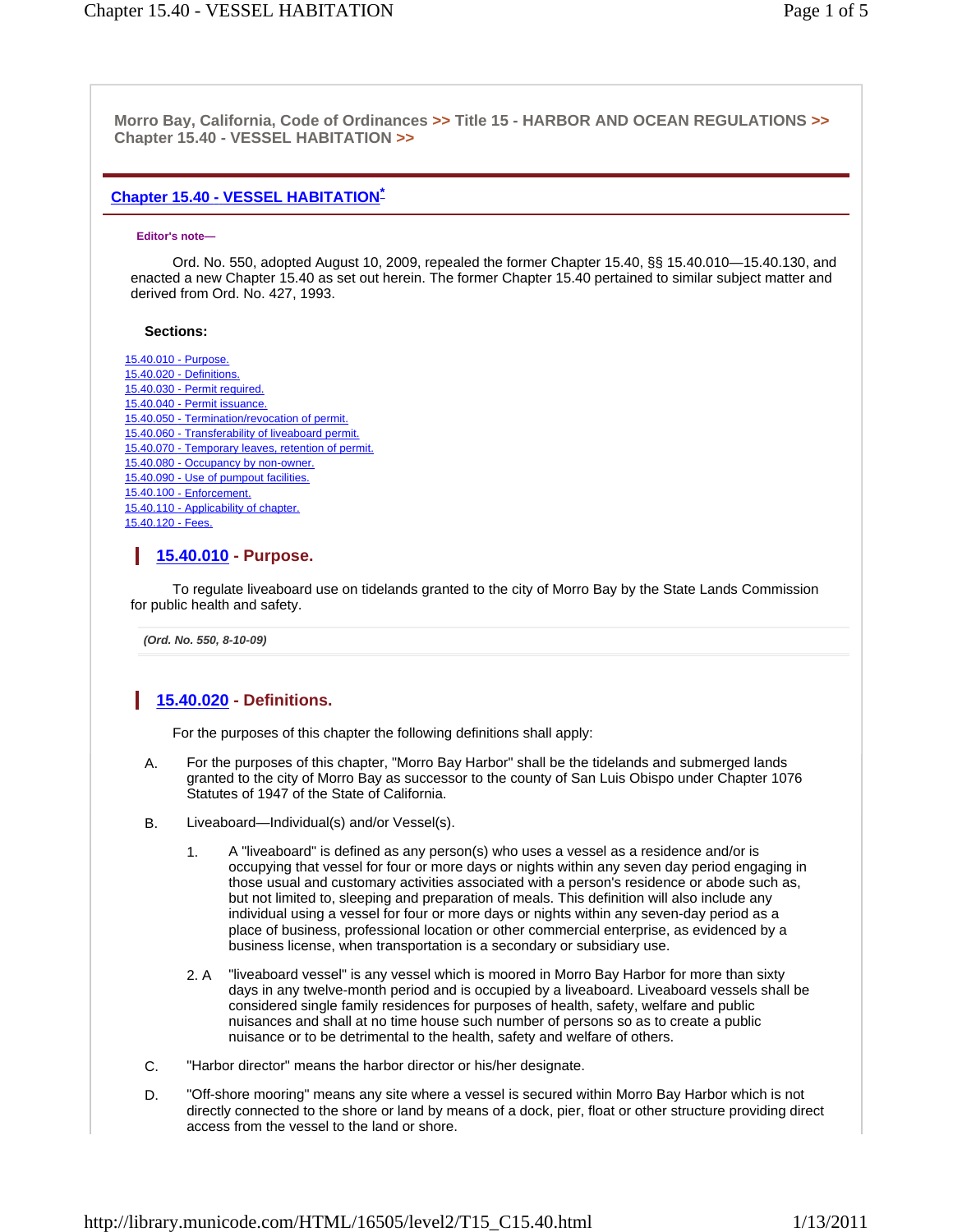- E. "Shore-side mooring" means any site where a vessel is secured within Morro Bay Harbor which is directly connected to the shore or land by means of a dock, pier, float or other structure providing direct access from the vessel to the land or shore.
- F. "Sewage" means that portion of the wastewater from toilets or any other receptacles containing human or animal excreta and urine, commonly known as blackwater.
- G. "Sewage holding tank" means a permanently installed receptacle on a vessel which is used to retain sewage.
- H. "Sewage pump-out" means a mechanical device which is temporarily connected to a vessel for the purpose of removing sewage from its holding tank.
- I. An "adequate vessel sanitation facility" means an operational marine sanitation device or portable toilet approved by the United States Coast Guard as suitable to prevent direct discharge of human waste into Morro Bay Harbor.

*(Ord. No. 550, 8-10-09)* 

#### **15.40.030 - Permit required.**

It shall be unlawful for any person to occupy or own a liveaboard vessel within Morro Bay Harbor unless the vessel has been permitted under this chapter.

- A. Liveaboard Vessel—Permit Application and Fees. An application for liveaboard permit shall be filed with the harbor director upon forms provided by the city. The permit is valid for two fiscal years, including the year issued, and may be renewable after payment of the biennial renewal and inspection and completion of the required biennial re-inspection. The harbor director shall have the discretion to provide applicants a six-month extension of their existing permit to complete inspection requirements of the vessel. An applicant must provide a written request to the harbor director for the six-month re-inspection including an explanation of why the extension is needed. Should any existing liveaboard permittee not complete the permitting process and obtain a new valid liveaboard permit within this six-month extension period, the permit will expire Applications shall be filled out completely and submitted with the required non-refundable fees. Fees shall be paid as set and established in the city master fee schedule.
- B. General Restrictions for Issuance. Liveaboard vessels are prohibited from the city T-Piers. Permits will not be granted for vessels or floating structures such as houseboats, barges, floating homes or other such vessels or floating structures not specifically designed for or not safely capable of navigating ocean waters under their own power. An exception for work barges actively engaged in construction activity in Morro Bay Harbor may be made by the harbor director.

*(Ord. No. 550, 8-10-09)* 

### **15.40.040 - Permit issuance.**

- A. Issuance of a Liveaboard Permit. Upon receipt of the original liveaboard permit application, or any renewal thereof, the harbor director shall notify applicant that the applicant must make arrangements within a specified period with the harbor department to have the liveaboard vessel, under its own power, make way to the harbor patrol docks or other facility designated by the harbor patrol to submit to an inspection to insure the liveaboard vessel is in compliance with the conditions of this chapter. The inspection shall be accomplished by a city of Morro Bay Harbor patrol officer or a qualified marine surveyor acceptable to the city provided that if applicant chooses to have an inspection completed by a marine surveyor, then applicant will bear all costs thereof and provide city a copy of the inspection report. Conditions for issuance of a liveaboard permit are as follows:
	- 1. Vessels to be used for liveaboard purposes must be in good material condition not likely to sink or become a menace to navigation and to be of a design suitable for operation on the waters of the Pacific Ocean. All vessels must be currently registered or documented.
	- 2. All liveaboard vessels are required to have adequate vessel sanitation facilities on board.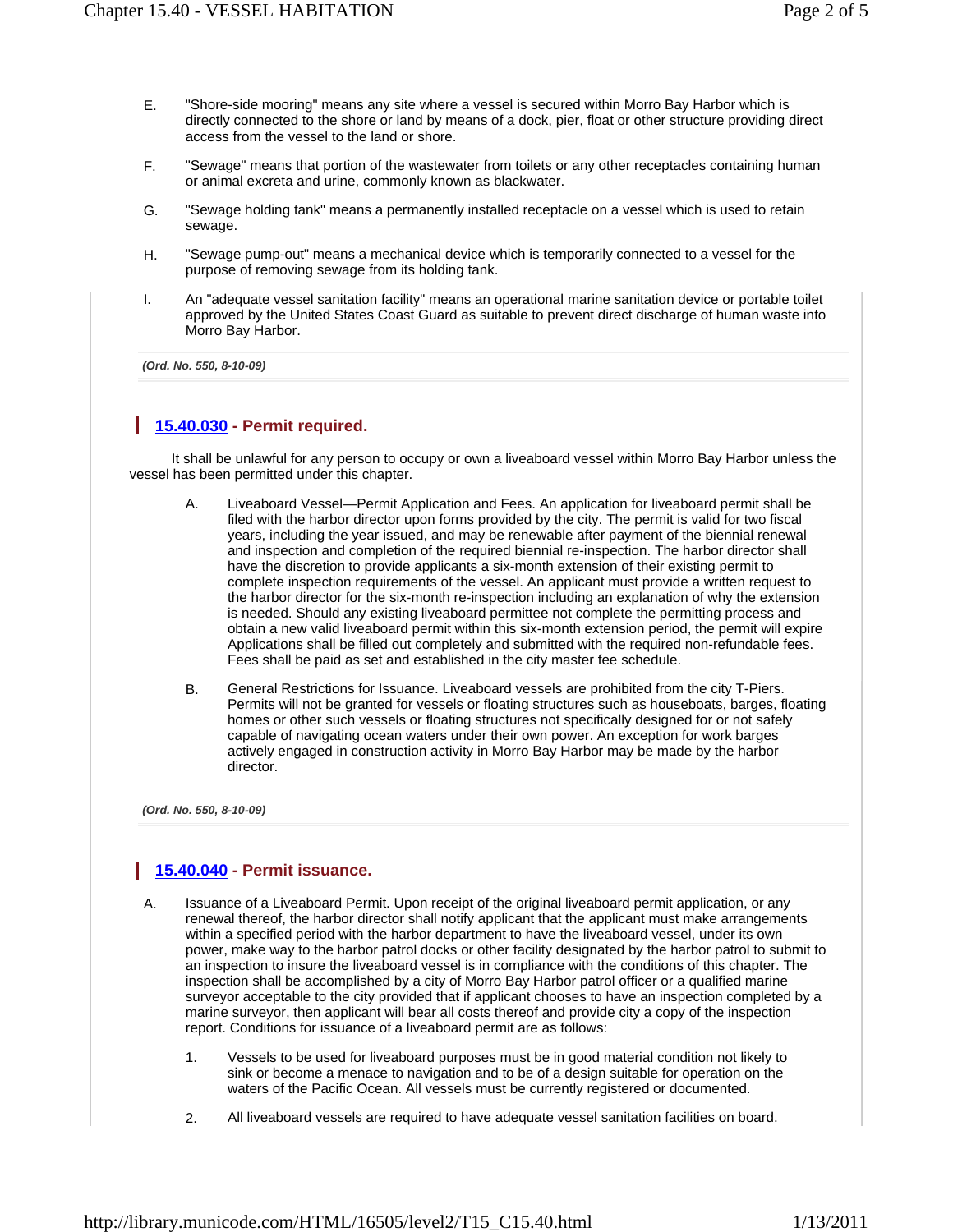- 3. The proposed liveaboard individual and the vessel to be used for liveaboard purposes must be in compliance with all sections and provisions of this chapter.
- 4. Liveaboard vessels must have on board a working VHF marine radio with minimum channels of twelve and sixteen, or have a functioning telephone.
- 5. The individual(s) submitting the application must be the owner of the vessel and shall liveaboard the vessel during any liveaboard use thereof except that paid crew member(s) of qualified commercial fishing vessels may liveaboard without the vessel owner and may receive liveaboard permits with the vessel owner's consent. No permit will be issued in the name of a partnership (general or limited), corporation, joint venture or other legal entity. A permit for a vessel which is registered, documented or owned by a partnership (general or limited), corporation, joint venture or other legal entity will be issued only to a natural person whose interest in the vessel (whether by virtue of an interest in the partnership, ownership or stock or a corporation or otherwise) is equal to or greater than that of each of the other partners, stockholders, members or associates. An applicant for a permit in Morro Bay for a vessel which is owned by a partnership (general or limited), corporation, joint venture, or other legal entity shall submit for approval by the harbor director, a valid certificate of ownership or valid marine document. Notwithstanding the form of ownership of the vessel, the permit to liveaboard the same within the city of Morro Bay shall not be transferable under any circumstances. If a permittee fails or refuses to notify the harbor director of a change to any of the information contained in the liveaboard permit application within five days from the date of any such change, such failure or refusal shall constitute grounds for revocation of the permit.
- 6. The liveaboard vessel must have a safe and legal berthing location in Morro Bay Harbor other than the A1-5 anchorage area or the city T-Piers.
- 7. The permit will be valid for two fiscal years and the applicant must meet the requirements for permit issuance biennially thereafter or the harbor director shall not reissue the liveaboard permit. Liveaboard vessels which are not in Morro Bay Harbor as provided for in Section 15.040.070 shall not have to meet requirements for permit reissuance until the vessel returns to Morro Bay Harbor.
- 8. The permit will be issued for the vessel, and will state the specific names of the liveaboards authorized to occupy the vessel.
- 9. No more than fifty liveaboard permits may be issued at any time. City will not maintain a liveaboard permit waiting list unless fifty permits are issued and additional individuals desire to apply for liveaboard permits.

*(Ord. No. 550, 8-10-09)* 

### **15.40.050 - Termination/revocation of permit.**

A. Conditions for Termination/Revocation. Liveaboard permits may be revoked for the following reasons:

- 1. Discharge of sewage.
- 2. Violation of any section of this chapter not specifically listed in this section, for a period in excess of thirty days after having been notified to correct the violation. Notice of violation shall be given by first-class mail or personal service or by attachment of said notice in a conspicuous location on the vessel or any combination of the above. Proof of correction of any violation shall be deemed to be the obligation of the permittee, or liveaboard, and shall be to the satisfaction of the harbor director.
- 3. If twice in any twelve-month period the permittee has been found in violation of the terms of this chapter, it shall be evidence of non-compliance with the intent of this chapter to maintain an orderly harbor operation and shall constitute grounds for revocation of the permit.
- 4. In the event that city policy concerning the number of liveaboard permits issued shall change and the number of liveaboard permits shall be reduced, notice of revocation of liveaboard permits shall be given by first-class mail or personal service or by attachment of said notice in a conspicuous location on the vessel or any combination of the above. Since this will require relocation of a personal residence, sixty days notice of termination of the liveaboard permit will be given in this situation. This shall also include requirements established by other agencies whose jurisdiction may be imposed upon the city of Morro Bay. In the event terms and or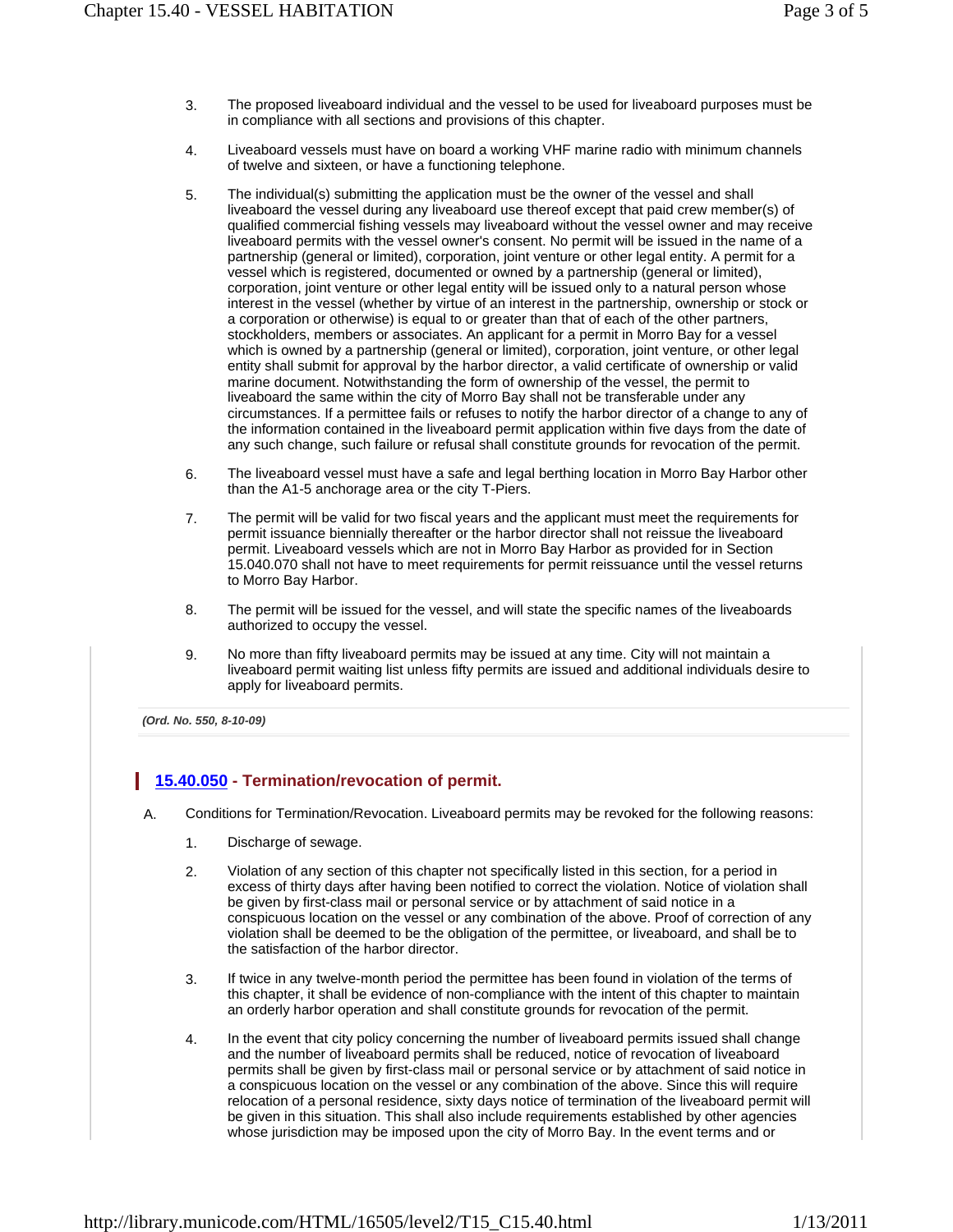conditions of maintaining a liveaboard permit are modified by the city council, then those persons holding current liveaboard permits shall have a period of sixty days after adoption of said modifications in which to fully comply with such new regulations. Those permittees with the shortest tenure as a permitted liveaboard will be the first to receive such notice.

- 5. In the event that the liveaboard permit holder moves from the area or no longer resides on the vessel for minimum time periods required or voluntarily terminates liveaboard status.
- 6. Non-payment of fees associated with liveaboard permit or vessel associated with liveaboard permit, service charges, dockage charges or other fees due to the city of Morro Bay for a period in excess of ten days after written notice. Notice shall be given as described in subsection (A)(2) of this section.
- B. Termination/Revocation Procedure. Upon determining that grounds for revocation of a permit exist, the harbor director shall give written notice of intent to revoke (including the grounds thereof) to the permit holder by first-class mail, personal delivery, by attachment in a conspicuous location on the vessel or any combination of the above, or if the permit holder cannot be located with reasonable effort such notice shall be given to any person aboard the vessel. The revocation shall be effective fifteen days following the giving of such notice except as provided below:
- 1. Appeal. A decision by the harbor director to terminate or revoke a liveaboard permit pursuant to this section shall be appealable to the harbor advisory board. Any such appeal must be filed in writing with the harbor director within ten days of the date of notice of revocation. The revocation shall be stayed while the appeal is pending, unless it is determined by the harbor director that immediate cessation of overnight occupancy of the vessel is necessary for the preservation of the public peace, health or safety. The appeal shall be filed in writing and shall specify all of the grounds for the appeal. The harbor advisory board shall provide the permit holder an opportunity to present evidence on his behalf and to challenge the determination of the harbor director. Formal rules of evidence or procedure need not be followed. If the harbor advisory board is unable to approve any formal motion regarding the appeal after two publicly held hearings on the appeal then the revocation shall become effective three days following the second public meeting. If the appeal is denied revocation shall become effective three days following the harbor advisory board's decision.

*(Ord. No. 550, 8-10-09)* 

## **15.40.060 - Transferability of liveaboard permit.**

No transfer of liveaboard permits between individuals is allowed. Under no circumstances will the sale of a vessel or any interest therein maintain any associated liveaboard permit with the vessel for the benefit of the new owner or interested party. Should a new owner or interested party wish to liveaboard a vessel purchased from a prior liveaboard permittee, said party must apply for a new liveaboard permit for the vessel in their name.

In the event that a permitted liveaboard shall purchase a new vessel, they may retain their liveaboard permit and level of seniority providing that the new vessel is inspected within sixty days and that the inspection fee is paid for the new vessel.

*(Ord. No. 550, 8-10-09)* 

## **15.40.070 - Temporary leaves, retention of permit.**

Absence of either the vessel, the permit holder or both from Morro Bay harbor or failure to maintain residency aboard the vessel shall result in revocation of the liveaboard permit. The liveaboard permit may be retained up to five years without meeting these minimum residency requirements provided that:

- A. All fees are kept current.
- B. The absence has been requested in writing and approved by the harbor director in advance of absence; or if the absence is related to vessels of a commercial nature actively fishing in areas away from Morro Bay.

*(Ord. No. 550, 8-10-09)*